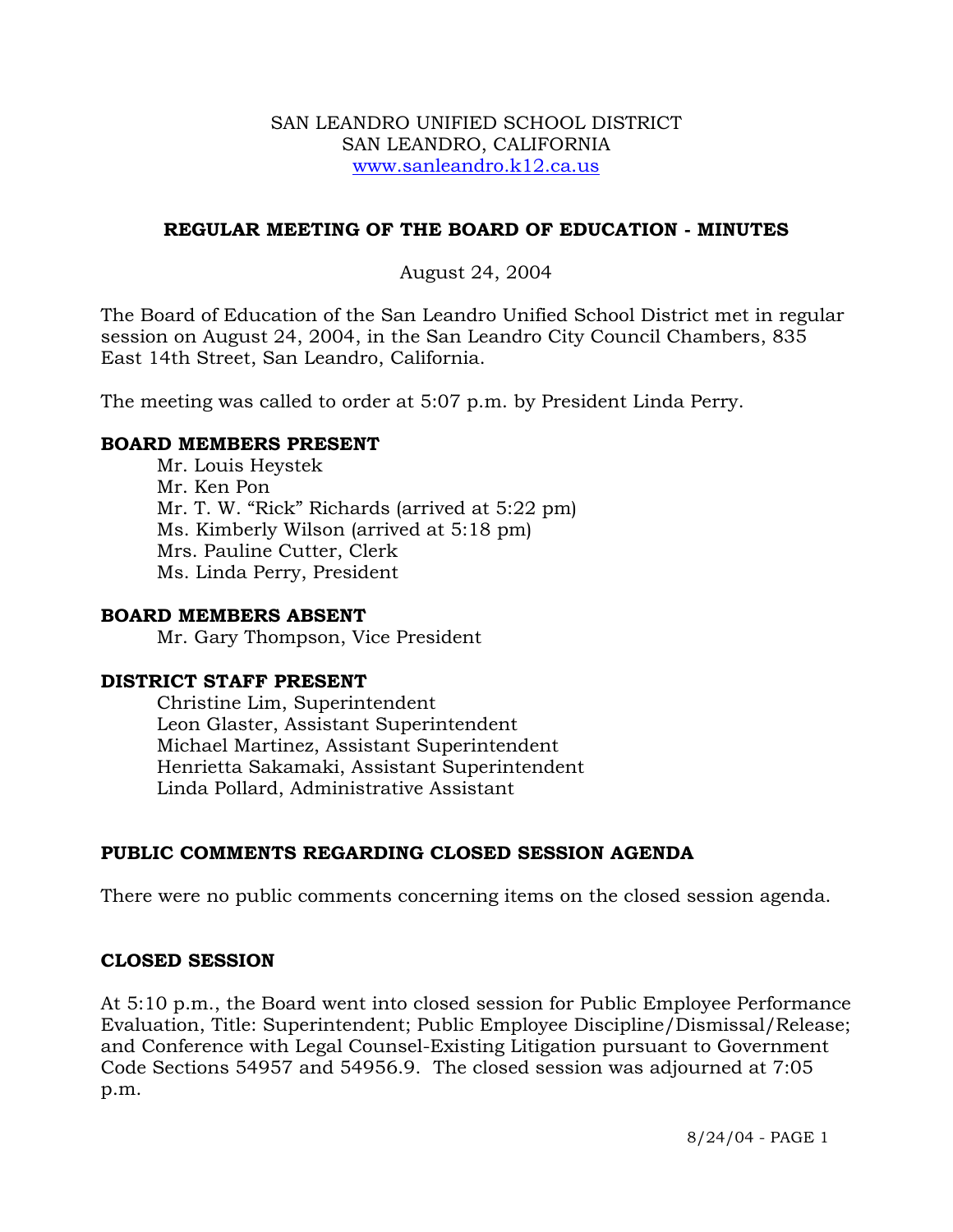The Board returned to open session at 7:11 p.m. with the Pledge of Allegiance to the Flag led by the Helen Ross Family. President Perry said the Board had been in closed session and the following action was taken:

> On a motion by Mrs. Cutter and seconded by Mr. Pon, the Board approved a binding settlement agreement with a classified employee of the Building Trades by a 5-1 vote. Mr. Heystek voting no. Mr. Thompson was absent.

# **APPROVAL OF AGENDA**

Prior to the vote, Ms. Perry said that the student number in Action Item 3.1-A should read E40-02/03.

On a motion made by Mrs. Cutter and seconded by Mr. Richards, the Board unanimously approved the agenda for the regular meeting of August 24, 2004 by a 6-0 vote. Mr. Thompson was absent.

## **PRENTATIONS**

\* Helen Ross Scholarship

Members of the Helen Ross family presented a formal proposal establishing "The Helen Ross Promising Young Reader Scholarship" to be implemented at Roosevelt Elementary School where Helen volunteered in Kenneth Moy's class. Her daughter, Shauna Rockson, shared that her mother was a reader all of her life and believed that "if you have a book with you, you are never alone." She introduced her father, Grant Ross; sister, Gail Ross; and Claudia Davis, a librarian at a school where Shauna teaches in Palo Alto. Claudia helped the family with the scholarship and is also generously funding the first two years of the scholarship.

Claudia presented a verification of the check that will be coming to Roosevelt to the principal, Judith Cameron. Ms. Cameron acknowledged and thanked the Ross family for their generosity.

Ms. Perry also thanked the family and added that maybe they have planted a seed so others may come forward to help plant other seeds of literacy.

## \* 2003-2004 California High School Exit Exam (CAHSEE) Test Results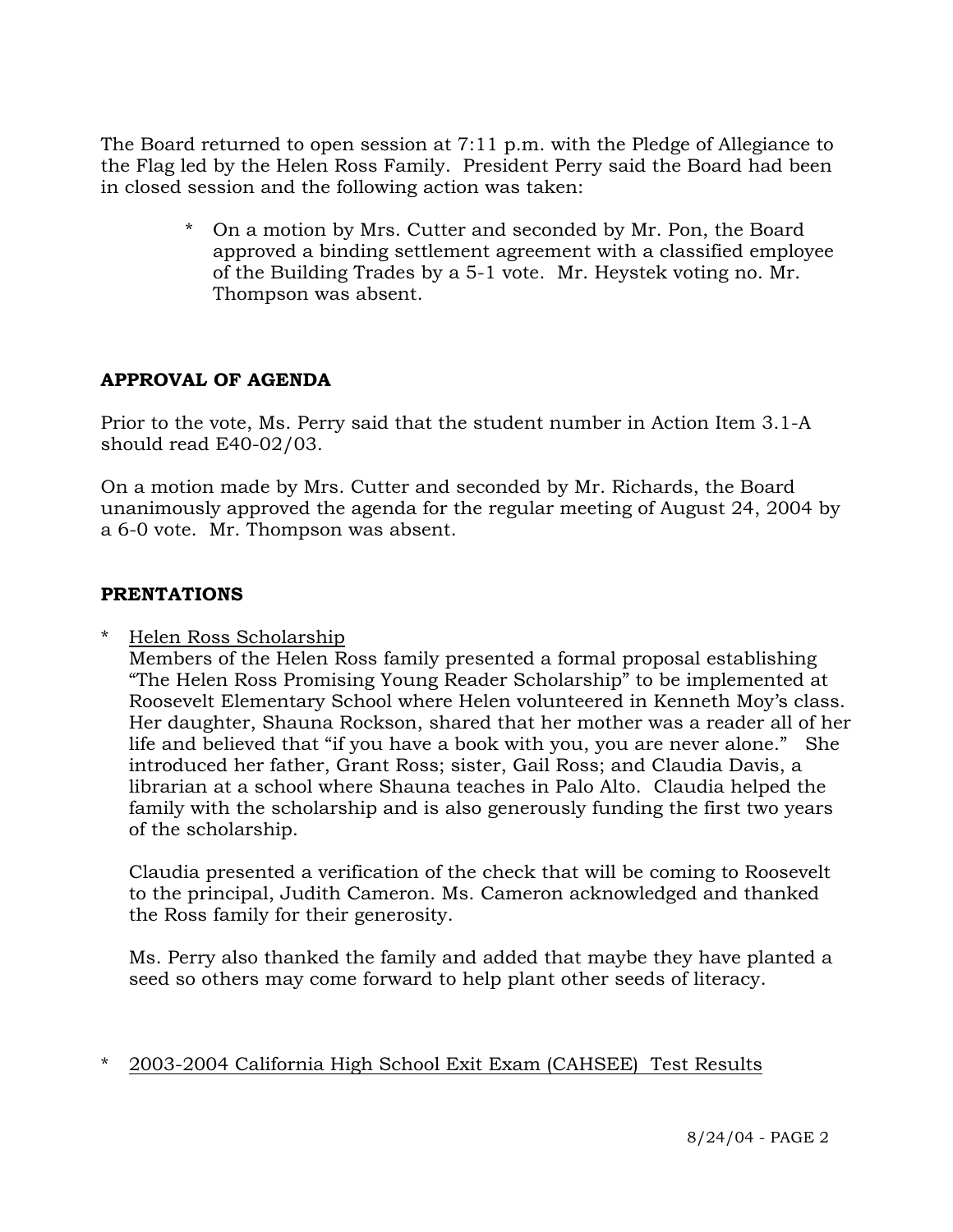Linda Granger, Associate Principal at San Leandro High School, and Laura Leventer, Coordinator of Data and Assessment presented the 2003-2004 California High School Exit Exam (CAHSEE) test results for the District.

Linda Granger explained that when the state originally implemented legislation making the CAHSEE a requirement for graduation, they planned to begin with the class of 2004. After several administrations of the exam and an independent evaluation of the results, the state decided to delay the implementation of the exam to the class of 2006 (the current juniors). The state allows for only one delay, so this cannot happen again. All students in the class of 2006 and beyond will have to pass the exit exam as a requirement for graduation. Students are assessed in English Language Arts and Math and must pass each component (no combined score); and they will have five opportunities to pass the exam, once in the spring of their sophomore year, and twice in their junior and senior year. These results are used in calculating Academic Performance Index (API) and AYP.

Laura Leventer presented the 2003-2004 CAHSEE results. She explained the percentages shown were based on the number of students who passed over the number who actually took the test (not the total number of students). She added that 10th grade results were the first time these students had taken the test.

Linda Granger shared the impact on instruction, which includes, the District offering an intervention class this past summer called CAHSEE English and CAHSEE Math; enrolling students in English in the fall; adopting curriculum for support classes aligned to CAHSEE, providing after school intervention, English Language Arts and Math study guides/practice problems developed by the state of California for every student in the class of 2006, and a math foundations class for freshman not on grade level standards which will provide them with extra support prior to taking the test as tenth graders. Ms. Granger added that we are hoping that with all these interventions, students will really make it this year.

Mr. Richards asked about the after school intervention portion. Ms. Granger explained that that is for students who are very close to passing, (15 points or fewer). Mr. Richards said that, before the exit exam was delayed, Padros Unidos was looking at offering a weekend program to help the students. He added that Padres Unidos has the possibility of having funding (a grant) provided to sponsor and provide assistance with the exit exam to increase the number of minority (Latino/African America) students that pass the test. As soon as he gets more details, he will let the Superintendent, and Assistant Superintendent Henrietta Sakamaki know.

Ms. Perry thanked Ms. Granger for attending the Board meetings to report on student data and assessment and wished her success in her new position as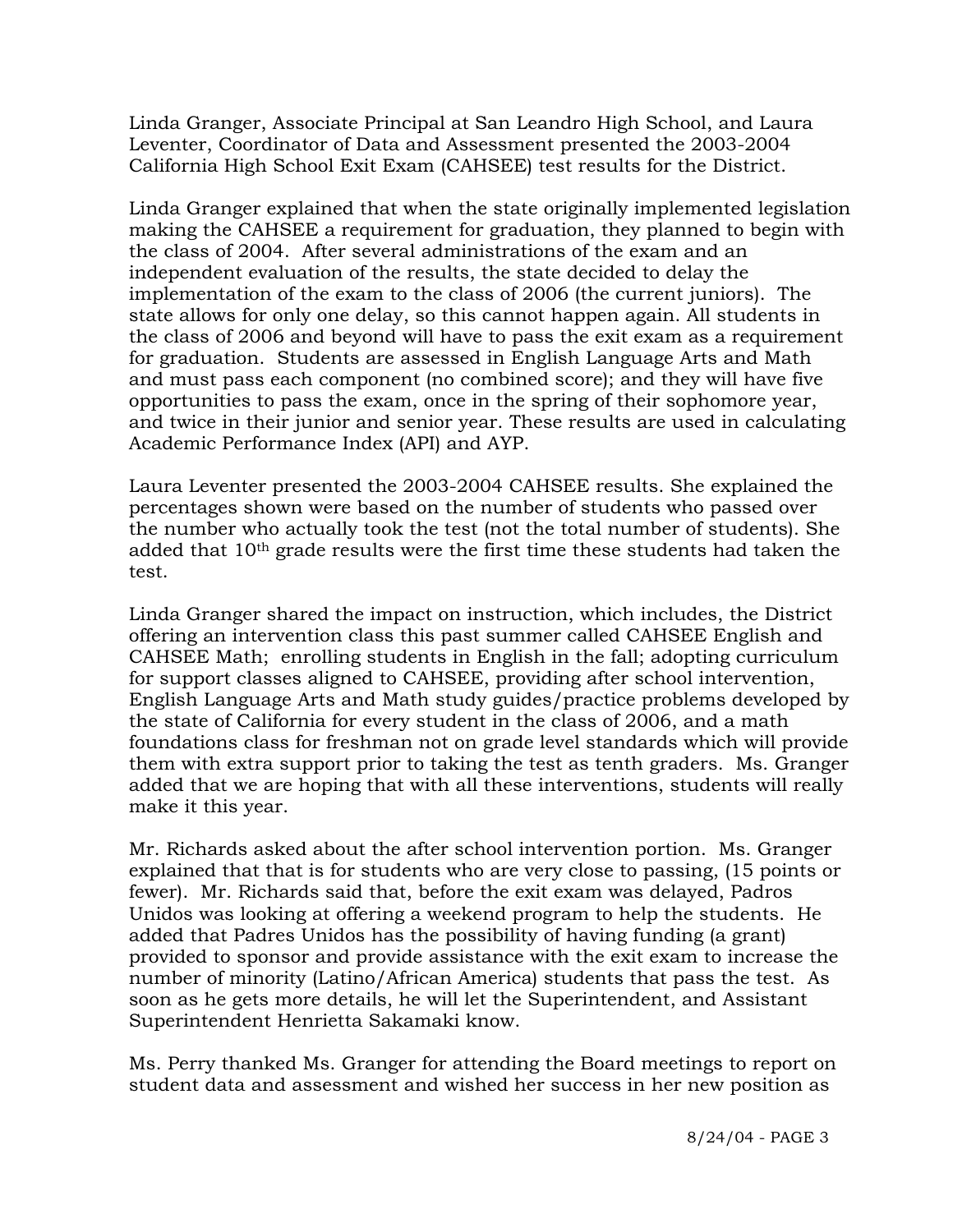Associate Superintendent at San Leandro High School. She welcomed Laura Leventer and is looking forward to future reports.

# **PUBLIC TESTIMONY ON NON-AGENDA ITEMS**

Billy Campbell congratulated the Board, District, and Principal Amy Furtado on the success of the two Beautification Days at the high school. He then addressed the Board on the reduction of the District's custodial staff and the need to have more custodial training on processes to follow. Ms. Perry asked the Superintendent to follow-up.

Mr. Filipovich addressed the Board regarding making decisions without having a full Board, not including oral communication under correspondence on the agenda, Board president not informing the public attending of what was going to take place during the meeting, letting the public know if a reporter was in attendance, and partisan and non-partisan issues. He continued after the threeminute time limit, and requested to have the minutes reflect that President Perry repeatedly indicated that his time was up.

# **REPORTS**

- 1) Correspondence Clerk Cutter reported she received correspondence today and was unaware that the whole Board was receiving it and will report on it at the next meeting.
- 2) Superintendent's Report Superintendent Chris Lim welcomed everyone back to a new school year and wanted to share some items with the community and the Board:
	- Status Update Regarding Facilities for School Opening Assistant Superintendent Leon Glaster indicated that Mr. Murphy, Director of Facilities and Operations would be sharing a slide and narrative presentation on the status of current projects throughout the District, but added that the interior classrooms at Muir &, Bancroft are complete; San Leandro High School is repaving the tennis courts and is on schedule; a meeting is scheduled for tomorrow with the contractor and the construction management firm regarding some issues at Washington, Wilson, and Roosevelt to determine if we can speed up the process. They are little behind schedule for the Sept 1 opening because they originally thought school would be starting after Labor Day. More information will be available at the end of the week.
	- 2004-2005 State Budget Mr. Glaster shared highlights of the 2004-2005 state budget which was passed August  $1<sup>st</sup>$  and how it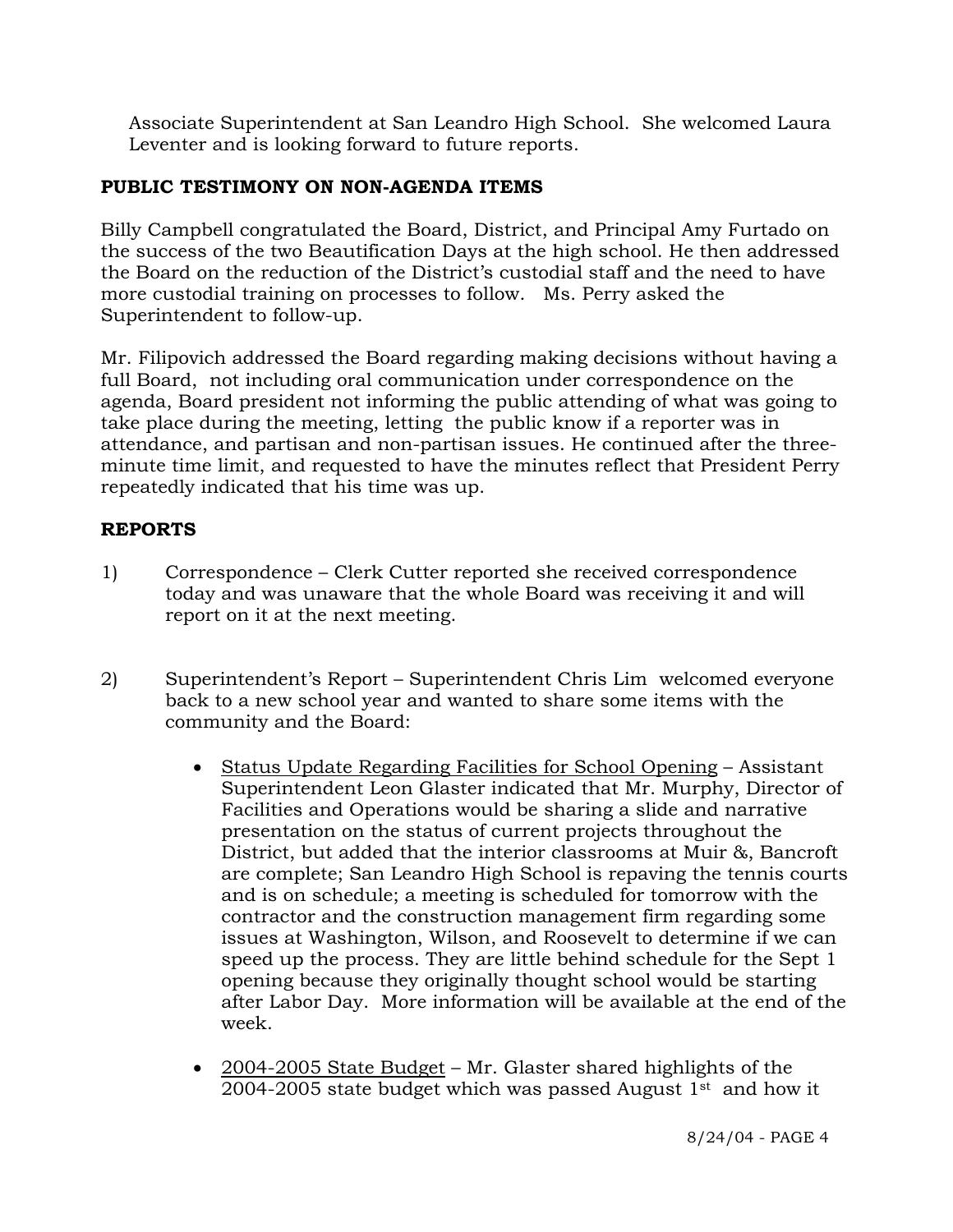impacts our school district:

- **COLA 2.41%** (already included in our 2004-05 budget);
- **Revenue Limit Deficit Reduction .9%** (also included in our 2004-05 budget);
- **Revenue Limit Equalization Aid,** approximately \$90,651 for our district;
- **Categorical Programs** received a 2.41% COLA;
- **Staff Develop Buyout** is \$306.50 per day for Certificated Staff (3 days) and \$158.92 for Classified staff (1 day), however our District has included the staff development buyout days on the salary schedule and we will lose revenue if staff does not attend training;
- **Deferred Maintenance** estimated at \$287,000;
- **Instructional Materials Block Grant** estimated at \$51.50 per 2003 CBEDS;
- **School Safety** was fully funded;
- **K-3 Class-Size Reduction** no flexibility in grade level rollout (cap is 20.44 through April 15)
- **Supplemental Instructional Materials for English Language Learners** (approximately \$25 per EL student);
- **Instructional Materials for Libraries** (approximately \$12,361 for our District);
- **AB 1200 Oversight changes (AB 2756)** gives the County Superintendent and the State Superintendent of Public Education greater authority over districts with qualified or negative certifications;
- **Routine Restrict Maintenance** for 2004/05 based on 2% of total general fund; 2005/06 and after based on 3% of general fund expenditures. Because we received state facilities funds, we are bound by these expenditure requirements;
- **State Mandates** the oldest claims, not subject to audit, will be paid up to approximately \$37 million; payment for mandates from 1996-1999 include collective bargaining, pupil suspension, and school crimes;
- **The Williams Case Settlement**-specific details have not been determined.

President Perry requested this information in writing.

Superintendent Lim announced that the first day of school would be September 1; staff development is scheduled for August 30, work day on the 31st, and students return on September 1. She added that the District received a commendable rating for our Gifted and Talented Grant and plan.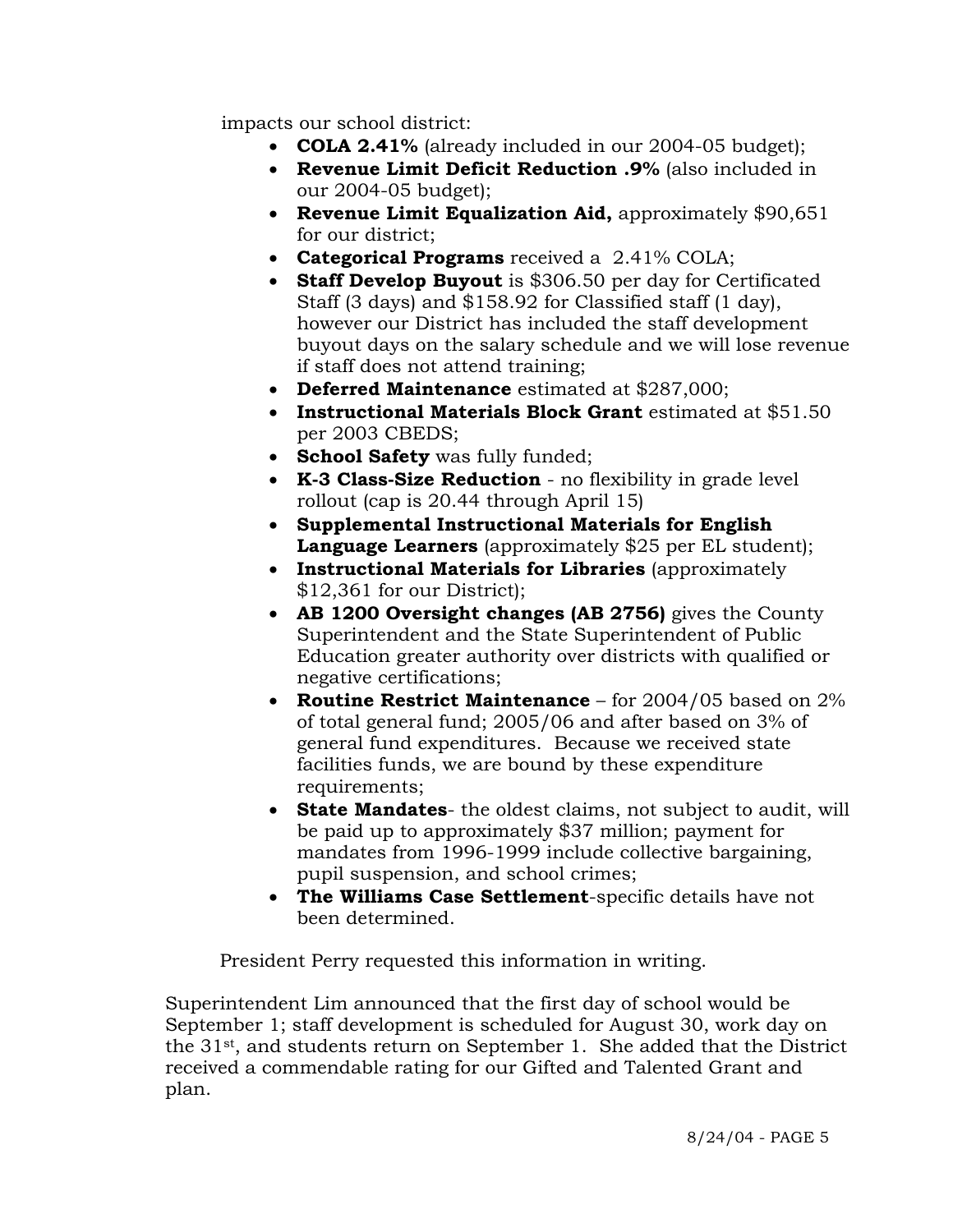Garfield Year-Round School is already in session and after a marketing plan and program to increase their ADA, Garfield has met their projection of 410 students. She congratulated Principal Jan Hulls and staff for doing an outstanding job.

There was an Administrative Retreat in which the Superintendent shared the District's focus this year, "Closing the Achievement Gap"; and identified six strategies for the District in which the Leadership will be promoting and developing at their school sites and training staff. Ms. Lim said that she had recently presented the training to the Literacy Facilitators, where there was a high quality of interaction and exchange of ideas..

She said that seventy-six members called the District Equity Team (E-Team) would be attending the Glenn Singleton training the next two days at the District Office. Each site has three or four members including the principal (the high school has eight members) and the Superintendent has eight members. Four more days are scheduled for this year. She is excited about the great plans ahead. The morale and spirit of the staff is stellar. There are 30% new administrators in the District this fall.

She visited Garfield and in addition to being fully enrolled, those classrooms that were destroyed by the fire have been fully restored.

Finally Ms. Lim said that a community forum met at Bancroft regarding the joint field project. There will be a second meeting on Sept. 1 at 7:00 p.m. at the San Leandro Community Library. This process involved people coming together to develop different scenarios on what it would be like to have an ideal joint City/District field. Ms. Perry added that over 100 people attended the first meeting.

Ms. Wilson asked about the award amount for the Gifted and Talented Grant. Ms. Wong, Director of Curriculum, said that the District would receive approximately \$36,000. Elementary sites each receive about \$550 and secondary sites' amount is based on ADA. Ms. Lim said that the money is used through the District staff development, payment of GATE facilitators, stipends, and training.

- 3) Board Committee Reports
	- Facilities/Technology Ms. Cutter reported that the committee met on August 11 and discussed five items: (1) San Leandro High School heat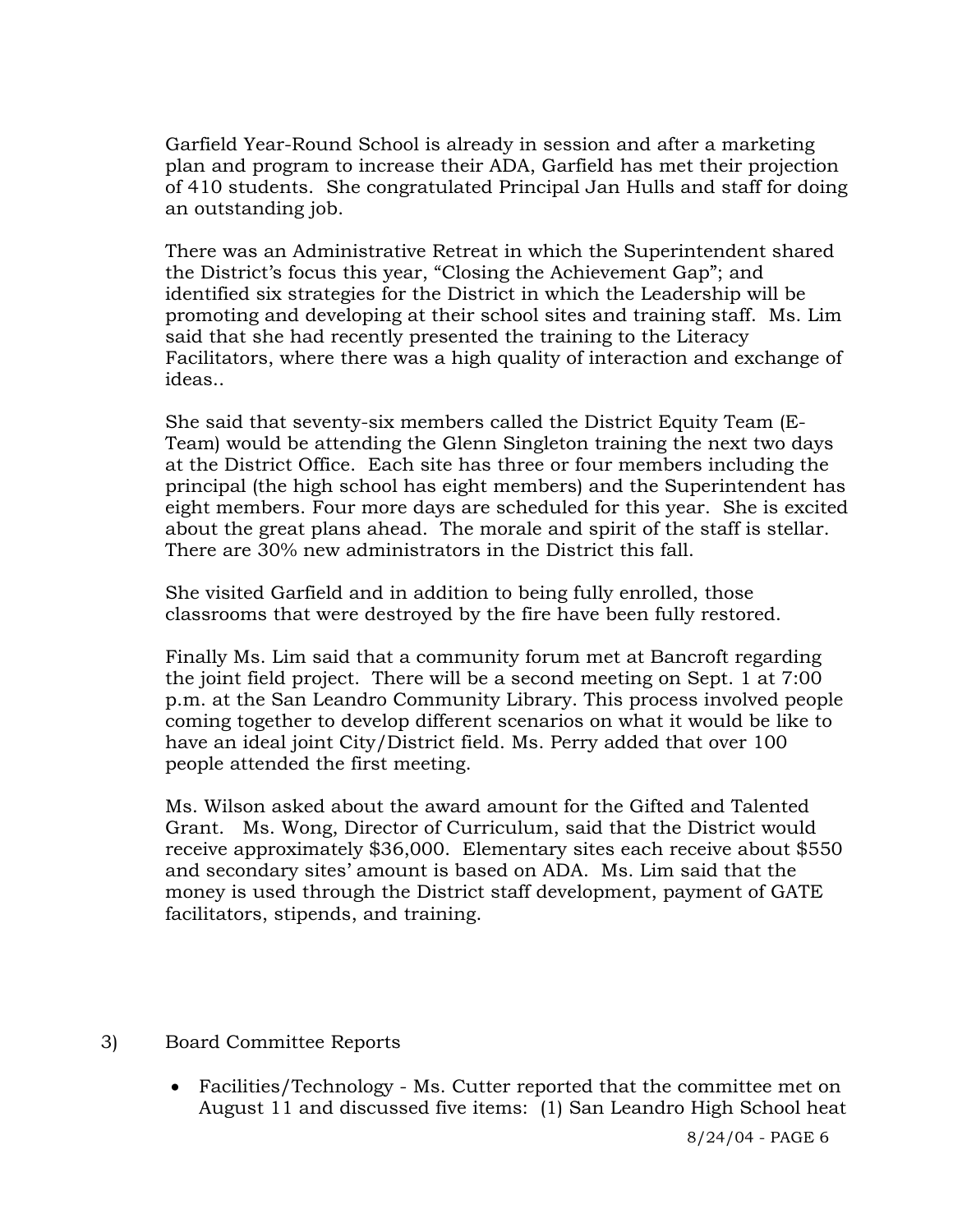gain in new wing – Mike Murphy reported that through a new system of timing and allowing night air, fresh air, and circulation it will be a lot better; (2) Construction update; (3) Adult School Master Plan Update – the Adult School wanted to meet with the Muir principal confirming that they would have their support before they continued with their plans; (4) Creative Deferred Maintenance Program for Site Discretion – which is taking the money and putting it into a ratio so that each site gets an equitable share of this money; and the Muir/Bancroft Technology Network Infrastructure, which will be discussed later in this meeting. Next meeting agenda items include discussing what needs to be done to go out for a Bond, and the prequalification application process for new work.

- Policy Ms. Perry and Mrs. Cutter (Ms. Wilson was unable to attend) reported that the committee met on August 11 and those items discussed were on tonight's agenda.
- 4) Board Representatives' Reports
	- Alameda County School Boards Assn. –Ms. Perry reported that everyone should have received the meeting dates, locations and programs for the year. The first session is September 16 and will be on the "*California Performance Review"*. Confirmed speakers include Rick Pratt, CSBA; Laura Walker-Jeffers, ACSA, and the executive director from the Community College League of California. The program is free, will begin at 7:00 pm, followed by the Executive Board meetings from 8:30-9:30 pm.
	- City/District Liaison Mr. Pon reported that they met July 8 at the District Office. They reviewed the City and District plans regarding November election, ballot issues, the City going for a parcel tax, and the bond survey; discussed the Joint Use Agreement regarding Bancroft Middle School sports field; "What's up with Guns Program" which Ms. Lim explained was a grant funding program, that we have received, to be implemented at our secondary schools. It's a free assembly program on guns which is part of the Joseph Matteucci Foundation for Youth Non-Violence. Mr. Pon added that there would be a joint meeting between the City Council and Board on September 28 at 7:00 pm., and the next City/District Liaison meeting date was scheduled for September 8 at 11:30 hosted by the City.

## **PRESENTATION**

Mike Murphy, Director of Facilities and Operations, shared with the Board the monthly status of current projects throughout the District. Highlights included: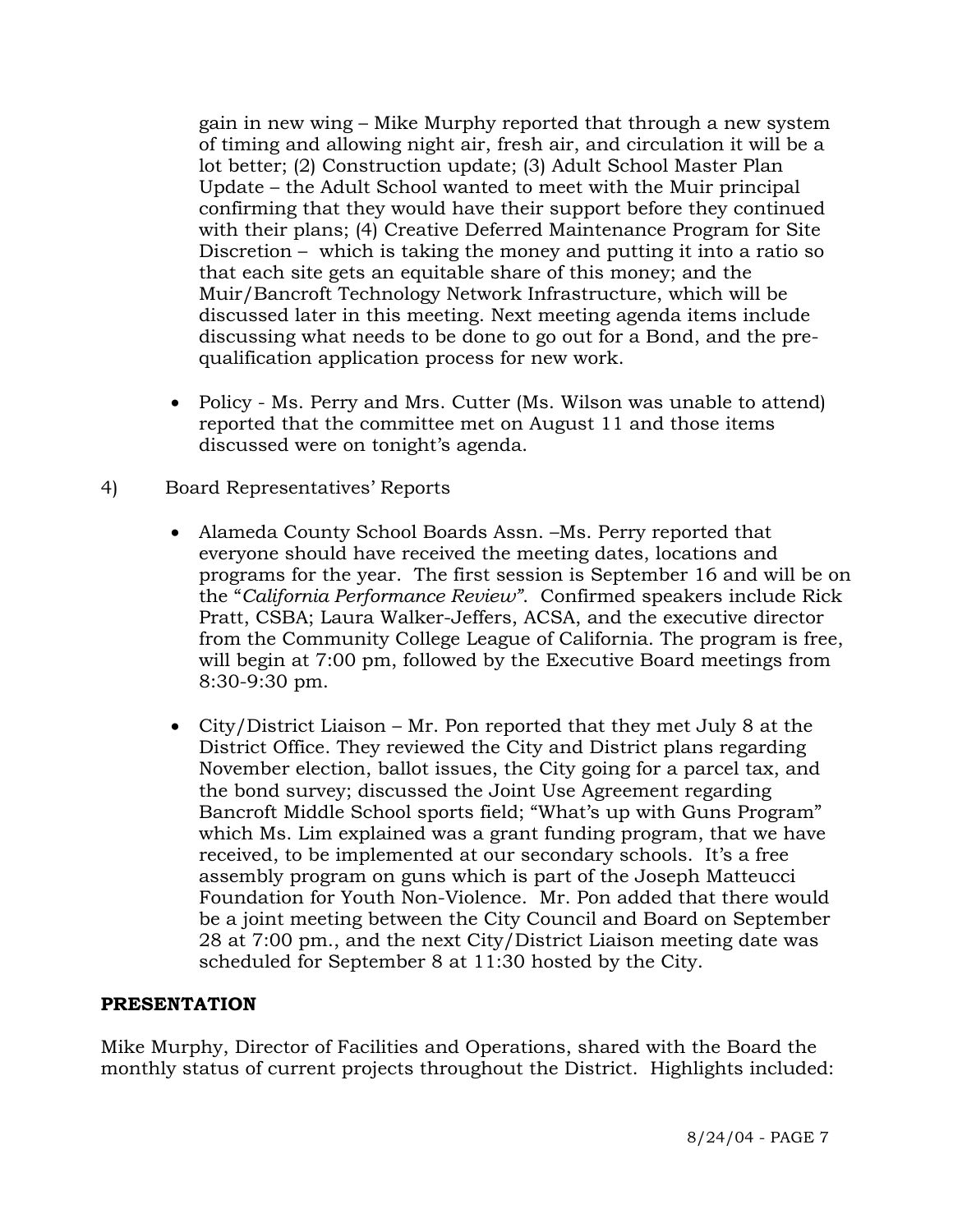The Health & Safety Retrofit Program at San Leandro High School, Muir, Bancroft, Roosevelt, Washington, Wilson and Monroe; summer projects status at San Leandro High including resurfacing of the tennis and basketball courts, student parking lot, new student patio area, and air flow reprogramming; before and after pictures of the fire at Garfield Elementary which was substantially completed in July; interim housing status at four sites: Bancroft and Muir Middles Schools, San Leandro High School, and Monroe Elementary; and the New Jefferson Elementary School K-5 facility.

Board members were very pleased with the progress. President Perry thanked and commended Mr. Glaster, Mr. Murphy, and staff on behalf of the Board for making the "Lessons Learned" a reality.

Ms. Wilson was concerned about the sod being laid at Bancroft now and the rainy season approaching sometime in October/November and ways to preserve the sod. Mr. Murphy said that maintenance would be keeping an eye on it and if they noticed something happening to it, they would discuss it with the principal.

# **FACILITIES/CONSTRUCTION ITEMS**

## **Action Items**

- 4.1-F/A Change Order #6 Jefferson Elementary School Increment II On a motion by Mr. Pon and seconded by Mrs. Cutter, the Board approved Change Order #6 for Fedcon General Contractors, Inc. for Jefferson Elementary School Increment II – Bid Package #03-01 by a 6-0 vote. Mr. Thompson was absent.
- 4.2-F/A Change Order #9 Elementary School Modernization On a motion by Mr. Pon and seconded by Mrs. Cutter, the Board approved Change Order #9 for Arntz Builders for the Elementary School Modernization Project; Bid Package #03-05 by a 6-0 vote. Mr. Thompson was absent.

4.3-F/A Change Order #10 – Bancroft and Muir Middle Schools Mondernization On a motion by Mr. Pon and seconded by Ms. Wilson, the Board approved Change Order #10 for Arntz Builders for Bancroft and Muir Schools Modernization Project; Bid Package #03-04 by 6-0 vote. Mr. Thompson was absent.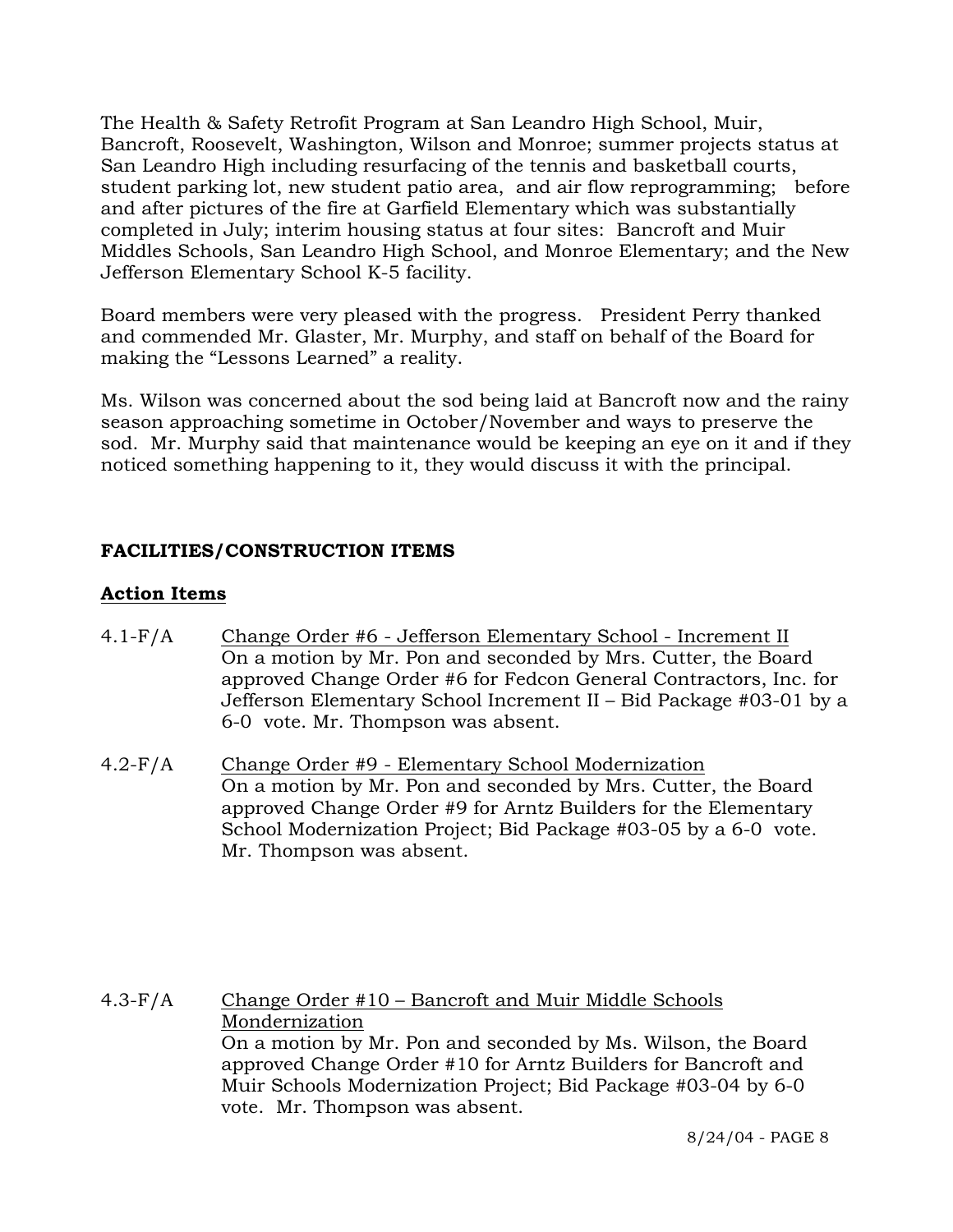4.4-F/A Change Order #13 – San Leandro High School Modernization Project On a motion by Ms. Wilson and seconded by Mrs. Cutter, the Board approved Change Order #13 for Vitton Construction for the San Leandro High School Modernization Project; Bid Package #03-03 by a 6-0 vote. Mr. Thompson was absent.

Ms. Perry added that many of these change orders incorporated and showed savings over the original bids.

## **CONSENT ITEMS**

Prior to the vote, Mr. Pon asked that Consent Item 1.4-C, Resolution #04-41, Board Member Compensation, be removed.

## General Services

| $1.1-C$   | Approval of Board Minutes – July 7, 2004   |
|-----------|--------------------------------------------|
| $1.2 - C$ | Approval of Board Minutes – July 13, 2004  |
| $1.3-C$   | Approval of Board Minutes – August 3, 2004 |

# Human Resources

2.1-C Acceptance of Personnel Report

# Educational Services

- 3.1-C Acceptance of Donations
- 3.2-C Non-Public School Contracts
- 3.3-C Approve the Certificated Administrators to Serve on Administrative Panel Hearing for the 2004-05 School Year

# Business, Operations and Facilities

- 4.1-C Ratification of Payroll
- 4.2-C Approval of Bill Warrants
- 4.3-C Intra-District Transfers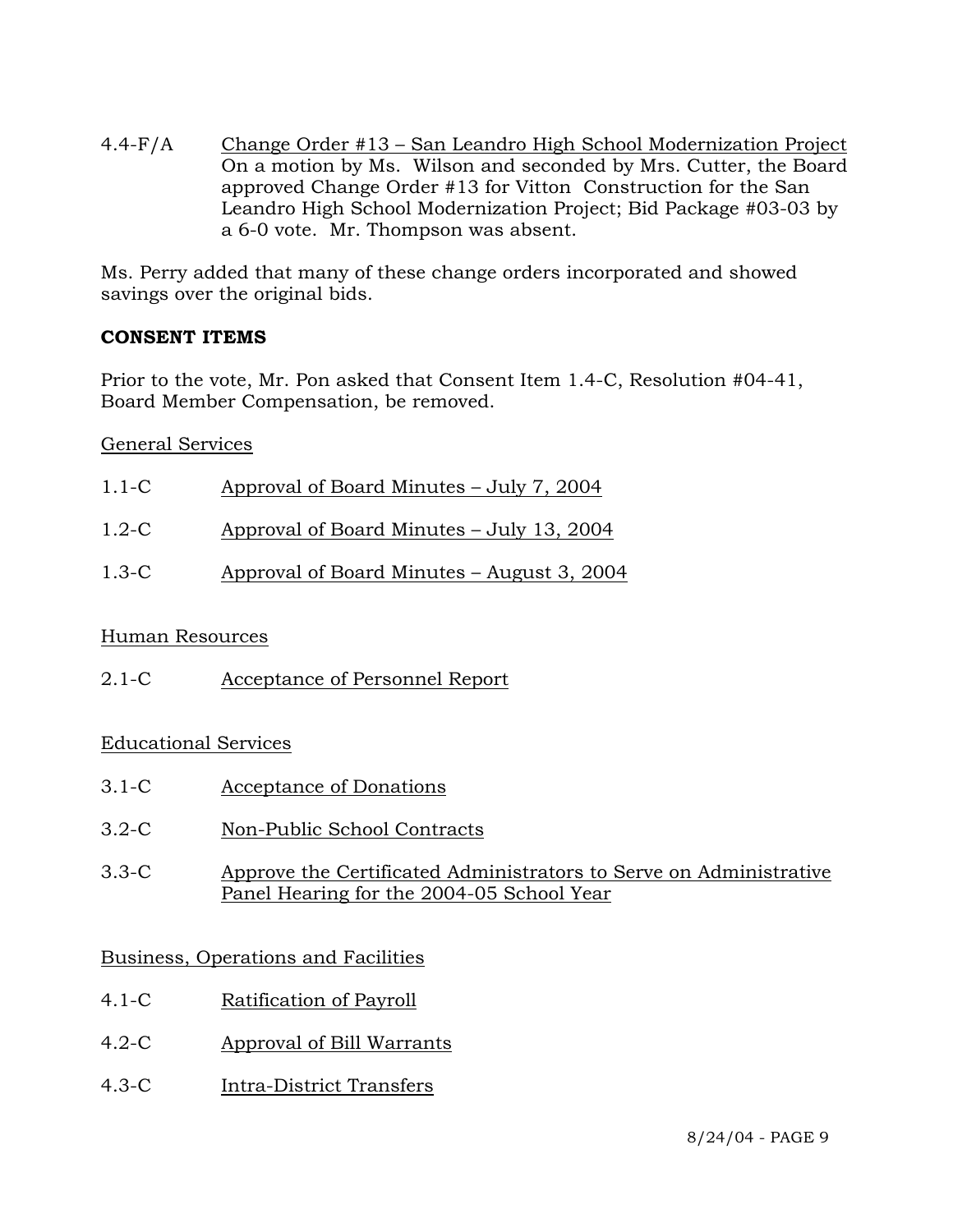On a motion made by Mr. Heystek and seconded by Mr. Richards, the Board approved the remaining consent items by a 6-0 vote. Mr. Thompson was absent.

### 1.4-C Resolution #04-41 – Board Member Compensation

Mr. Pon said that in the past when Board members were absent, a copy of the exhibit - E 9250, the basis for the absence, would be included with the packet. That item was not included. Ms. Lim said that she was unfamiliar with the Board policy, so that was the reason for the oversight but she did have a copy of the exhibit with her. The exhibit was passed to each member to review.

On a motion by Mr. Heystek and seconded by Ms. Wilson, the Board adopted Resolution #04-41 to certify that Board Member Pauline Cutter was absent from the August 3, 2004, public Board meeting due to hardship by a 6-0 vote. Mr. Thompson was absent.

## **ACTION ITEMS**

### Human Resources

2.1-A Computer Technician Job Description

## **PUBLIC COMMENT**

Don Bilodeau, Teamster and Trades representative, felt that the Computer Technician Job Description should fall under the Teamsters/Trades agreement as there was already a computer tech position in the District. It seems like the District is specializing and developing a technical program at each site.

Billy Campbell added that this job description is very similar to the job description of the computer technician that the District has now. That while the Teamster/Trades is not objecting to it being a CSEA position, leaving the wording as is comes under the category of an Office Technician Repairman which is a Teamster/Trades position. Both Don Bilodeau and Billy Campbell requested that this Board item be tabled until the Sept. 8 meeting so that the union could discuss this issue with Human Resources.

Mr. Martinez said that the District was very careful when they put this job description together making sure that it was not related to Teamster bargaining unit work. He would be curious to know which functions of this particular position are in conflict with Teamsters.

Mr. Martinez and Superintendent Lim agreed that there should be a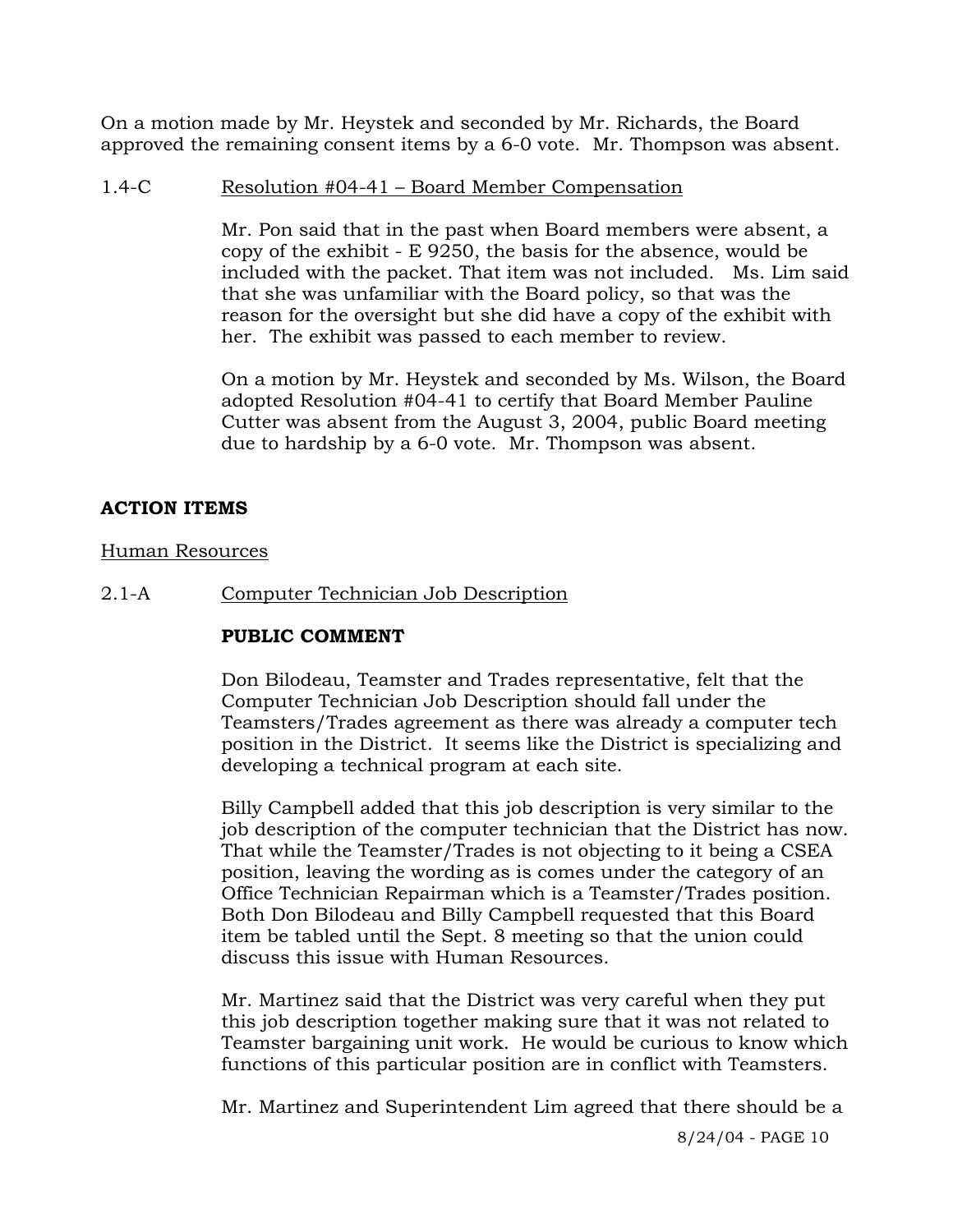delay rather than move forward with any conflict over this description.

On a motion by Mrs. Cutter and seconded by Mr. Richards , the Board approved to table the job description for the Computer Technician to the September 8 meeting by a 6-0 vote. Mr. Thompson was absent.

2.2-A New Job Description and Job Title for Special Services Secretary On a motion by Mr. Heystek and seconded by Ms. Wilson, the Board approved the job description and job title for the Special Services Secretary by a 6-0 vote. Mr. Thompson was absent.

### Educational Services

- 3.1-A Approval of Termination of Expulsion Order On a motion by Mrs. Cutter and seconded by Mr. Richards, the Board approved the recommendation of the Director of Student Support Services to terminate the expulsion order for student E40- 02/03 by a 6-0 vote. Mr. Thompson was absent.
- 3.2-A Approval of Termination of Expulsion Order On a motion by Mr. Richards and seconded by Mrs. Cutter, the Board approved the recommendation of the Director of Student Support Services to terminate the expulsion order for student E019- 03/04 by 6-0 vote. Mr. Thompson was absent.
- 3.3-A Approval of Termination of Expulsion Order On a motion by Mr. Pon and seconded by Ms. Wilson, the Board approved the recommendation of the Director of Student Support Services to terminate the expulsion order for student E27-03/04 by a 6-0 vote. Mr. Thompson was absent.
- 3.4-A Approval of Termination of Expulsion Order On a motion by Ms. Wilson and seconded by Mr. Richards, the Board approved the recommendation of the Director of Student Support Services to terminate the expulsion order for student E28- 03/04 by a 6-0 vote. Mr. Thompson was absent.
- 3.5-A Approval of Termination of Expulsion Order On a motion by Mr. Pon and seconded by Mr. Richards, the Board approved the recommendation of the Director of Student Support Services to terminate the expulsion order for student E39-03/04 by a 6-0 vote. Mr. Thompson was absent
- 3.6-A The Helen Ross Promising Young Reader Scholarship On a motion by Mr. Heystek and seconded by Mrs. Cutter, the Board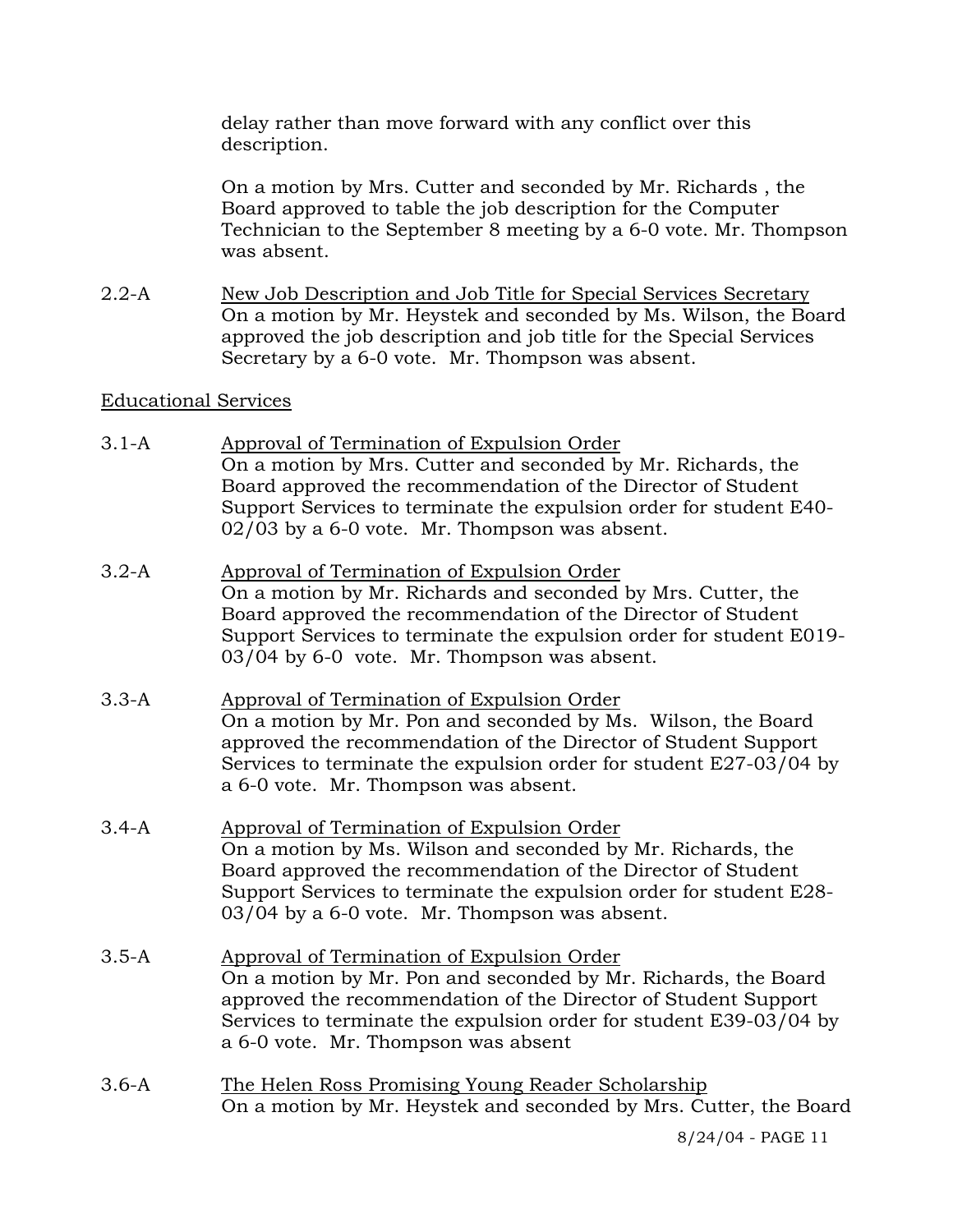approved the establishment of The Helen Ross Promising Young Reader Scholarship at Roosevelt Elementary School, 2004-2014 by 6-0 vote. Mr. Thompson was absent.

### Business, Operations and Facilities

4.1-A Bancroft Middle School Parking Lot Use Extension On a motion by Mr. Heystek and seconded by Mr. Pon, the Board approved the Bancroft Middle School Parking Lot Use Extension by a 6-0 vote. Mr. Thompson was absent.

> Ms. Perry said that the Board wanted to thank Mr. Glaster for negotiating and Ivan Cornelius for being a generous person, a real supporter of education in the community, and allowing the District to continue to use the property for a \$1.00 a year.

#### 4.2-A New Food Services' Manager Position at Wilson Elementary School

Prior to the vote, Mr. Heystek asked Mr. Glaster how the manager position would make the process of transporting meals from John Muir more effective. Mr. Glaster said that Wilson serves more meals than John Muir, just over 1000 meals per day. Superintendent Lim indicated that by adding this additional staff position at the Wilson site instead of having one manager serving both John Muir and Wilson, services would be more effective and the extra duty hours for existing employees would decrease.

On a motion by Ms. Wilson and seconded by Mrs. Cutter, the Board approved the new Food Services' manager position at Wilson Elementary School by a 6-0 vote. Mr. Thompson was absent.

#### **CONFERENCE ITEMS**

#### General Services

1.1-CF Revision of Board Policy 1312.3 and Addition of E 1312.3(a), and E1312.3(b), Uniform Complaint Procedures The Board discussed and considered the approval of revised Board Policy 1312.3 and addition of E1312.3(a), and E 1312.3(b), Uniform Complaint Procedures.

## **PUBLIC COMMENT**

Billy Campbell addressed the Board regarding whether or not vendors i.e. people who use our facilities under the Facility Use Agreement through Community Services were obligated under these same rules; if they were rude, abusive and/or abusive to the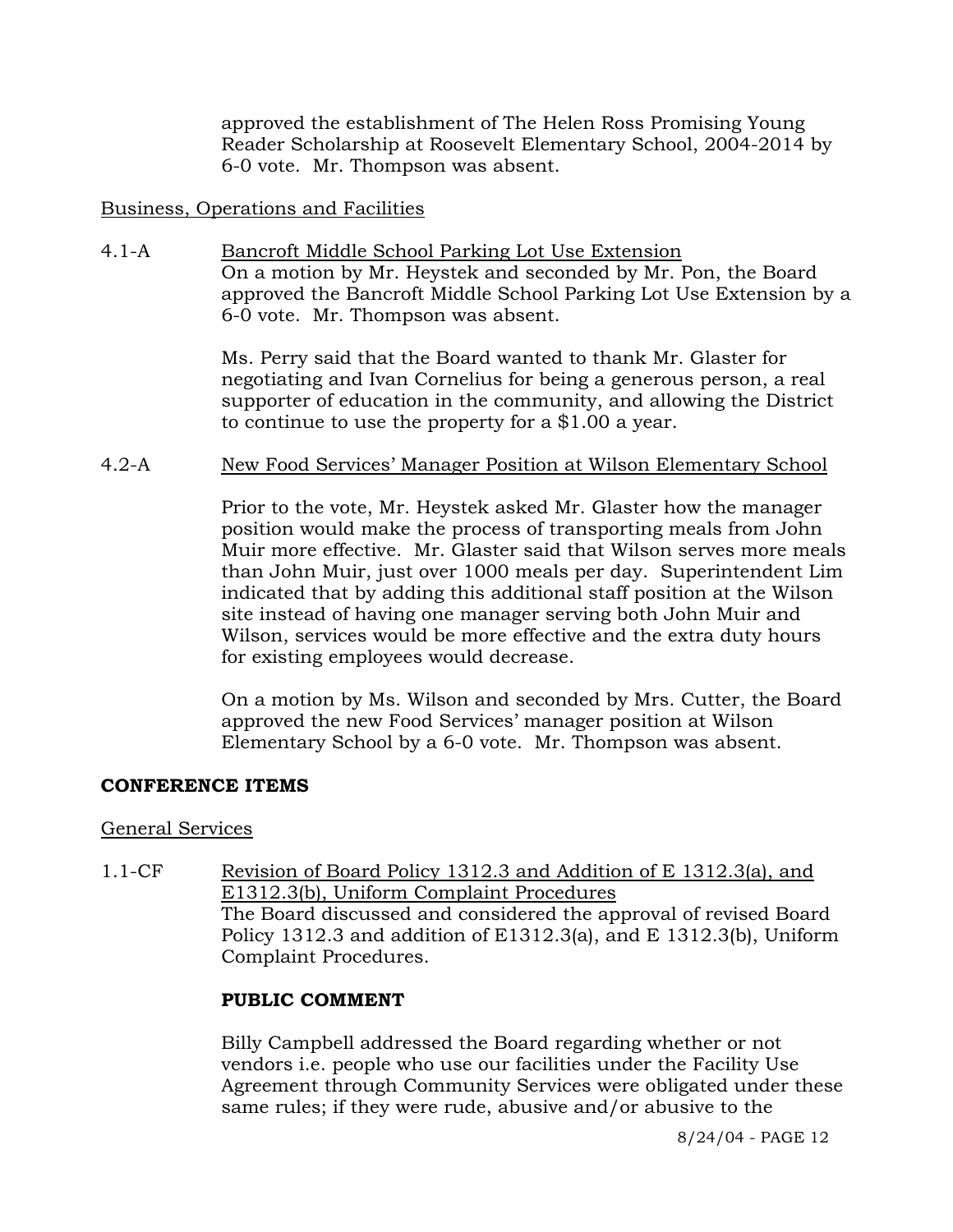property etc., could an employee file a complaint against them under this policy; and what would be the process for an employee to file a complaint. Ms. Perry referred these questions to the Superintendent for follow-up.

Ms. Perry said that the District's equity policy consultant, Barry Chersky, recommended the change in BP 1312.3(a), **including gender identify,** with specific training and definition.

Mr. Richards asked for clarification of Step 1 and Step 2 on E 1312.3(a) on filing a complaint. The complaintant only needs to file one complaint, and the complaint will be forward to each step if needed. They do not have to file another complaint for each step.

Ms. Perry had one correction under Step 2 of E 1312.3(a). It should read **5 working days**, not calendar days. All days should be **working days**, not calendar days.

Mr. Pon would like to see a definition of **gender identity**, which is new. Mr. Pon said parents need to understand it when they see it. Ms. Perry said the committee suggested putting it as a footnote. Ms. Lim said we would add the definition to the Board Policy and put it as a footnote.

Discussion continued on the definition of "working days" "calendar days", and "days" in the policy. It needs to be more explicit and consistent.

In order to define working, calendar, and days, and to add a footnote on the definition of "including gender identity" to the Board Policy, the Board agreed to pull the item to the Sept. 8 meeting.

1.2-CF Addition of E 4144/4244/4344 to Board Policy, Complaints The Board discussed and considered the approval of the addition of E 4144/4244/4344 to Board Policy, Complaints.

> Ms. Perry said that there should be two different exhibits, one for certificated, and one for classified employees. Ms. Lim said that Mr. Martinez was currently working on an SLTA exhibit Form C, for that purpose.

> Ms. Perry requested and the Board agreed to pull this item to the Sept. 8 meeting to revise numbering of exhibits and include the new form.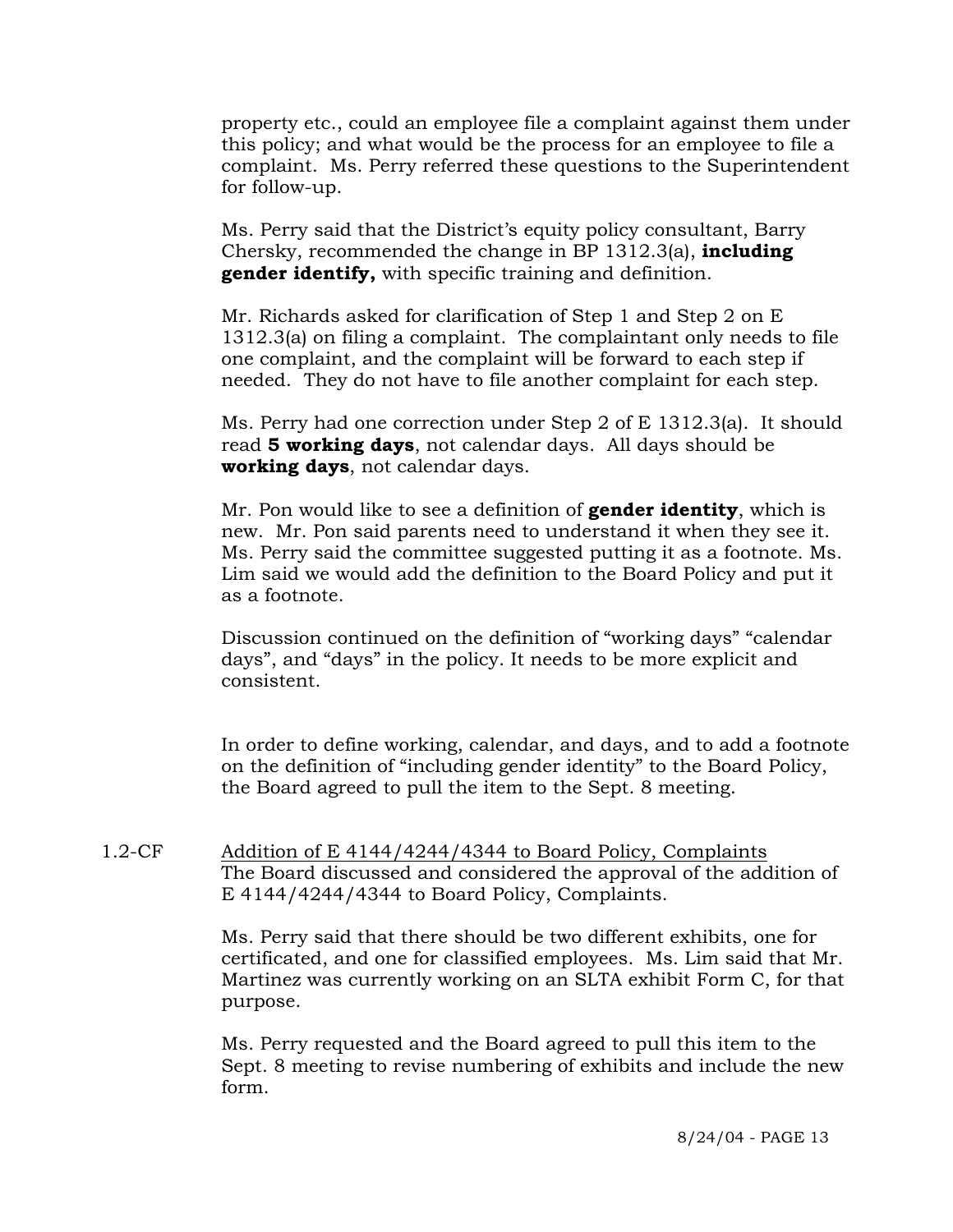1.3-CF Revision of Board Policy 5116.1, E(1) 5116.1, and E(2) 5116.1, Open Enrollment, E(1) 5116.2, Intra-District Transfer Request The Board discussed and considered the approval of the revision of Board Policy 5116.1, E(1) 5116.1, and E(2) 5116.1, Open Enrollment, and E(1) 5116.2, Intra-District Transfer Request.

> Mr. Heystek and Ms. Cutter noted some clerical changes on page two of E(1) 5116.2. The first sentence should read **If for childcare purpose, please state caregiver or Agency Name.** Also Step Two: Requested Resident School should read "*Please complete this section and submit to the requested Transfer School:"*

> Mr. Pon asked to remove paragraph two, "*Any student attending a school prior to July 1, 1994 shall be considered a current resident of that school until the student graduates or is promoted from that school*  on BP 5116.1(b) Open Enrollment

> Mr. Heystek asked for explanation of Item #2 under Enrollment Priorities which states "*The Board retains the authority to maintain appropriate racial and ethnic balance among schools and to assign students to alternative school sites if their school of residence has reached enrollment capacity."* Ms. Sakamaki said that by law the District Board has the authority to do this. She added that it pertains to the desegregation laws, and having racial balance in our schools, although we have not used this in our District. Ms. Wilson added that is part of the Brown vs. Brown Act mandate and is referenced in the Board Policy.

On a motion by Mr. Pon and seconded by Mr. Richards, the Board approved revision of Board Policy 5116.1, E(1) 5116.2, and E(2) 5116.1, Open Enrollment, and E(1) 5116.2 Intra-District Transfer Request as amended by a 6-0 vote. Mr. Thompson was absent.

1.4-CF Revision of Board Policy 5117, Inter-District Attendance, and E(1) 5117.1, E(2) 5117.2, Inter-District Attendance Permits The Board discussed and considered the approval of the revision of Board Policy 5117, Inter-District Attendance, and E(1) 5117.1, E(2) 5117.1, Inter-District Attendance Permits.

> Mr. Heystek noted that for clarification, the first sentence of the request on E(1) 5117.1(a) should add "*school year* " and read **I request a transfer of my child/children for the 20 \_-20 school year.**

Ms. Cutter added that on page two of E(1) 5117.1(b) the sentence should read **for childcare purpose, please complete: Caregiver or**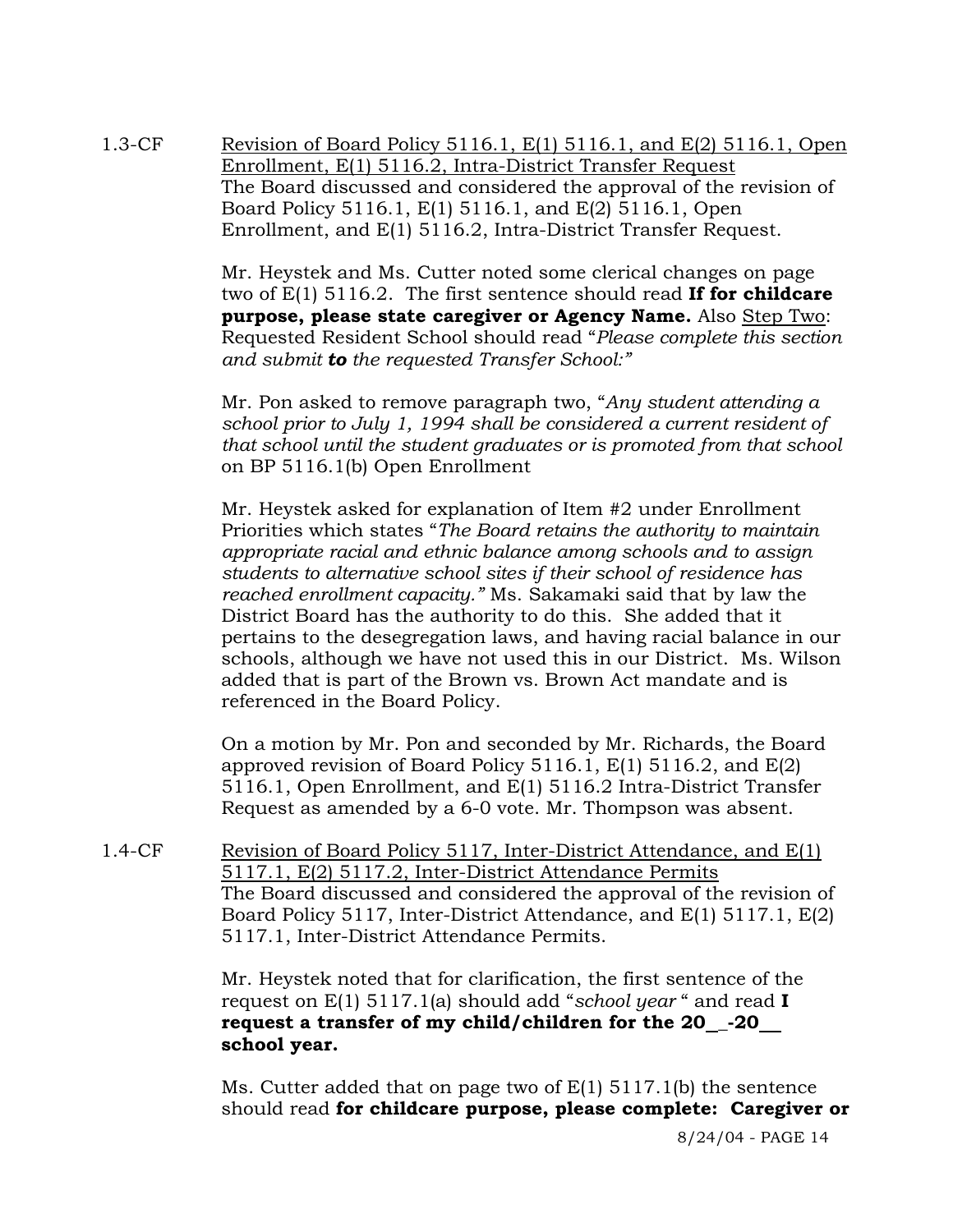**Agency Name** (to match the consistency on the other policies).

The second page needs to be numbered E(1) 5117.1**(b).**

On a motion by Mr. Heystek and seconded by Mr. Pon, the Board approved the revision of Board Policy 5117, Inter-District Attendance, and E(1) 5117.1, E(2) 5117.1, Inter-District Attendance Permits as amended by a 6-0 vote. Mr. Thompson was absent.

1.5-CF Revision of Board Policy 5145.3, Non-Discrimination/Harassment The Board discussed and considered the approval of the revision of Board Policy 5145.3, Non Discrimination/Harassment.

> Ms. Perry said this includes the gender identity change and the definition needs to be footnoted.

Mr. Heystek said that the sentence in the third paragraph of BP 5145.3(a) should read *In physical education, when objective standards have an adverse effect on students because of their gender (including gender identity)… .*and the same notation in the fourth line of the first paragraph of BP 5145.3(b) "…*culture, heritage, gender (including gender identity) or sexual orientation.* 

On a motion by Mr. Heystek and seconded by Mr. Richards , the Board approved the revision of Board Policy 5145.3, and addition of E 5145.3 Resolution #98-39, Non Discrimination/Harassment as amended by a 6-0 vote. Mr. Thompson was absent.

1.6-CF Revision of Board Policy 5145.31, E 5145.31, Hate Motivated Behavior The Board discussed and considered the approval of the revision of

Board Policy 5145.31, and E 5145.31, Hate Motivated Behavior.

Ms. Perry noted that the definition of **gender identity** needs to be footnoted.

With regards to the data gathered on E 5145.31, Ms. Perry said it was a requirement. Mr. Richards asked what we do with the data once it is collected and Ms. Sakamaki said that it can be used for crime reports.

On a motion by Mr. Pon and seconded by Mrs. Cutter, the Board approved the revision of Board Policy 5145.31, and E 5145.31, Hate Motivated Behavior as amended by a 6-0 vote. Mr. Thompson was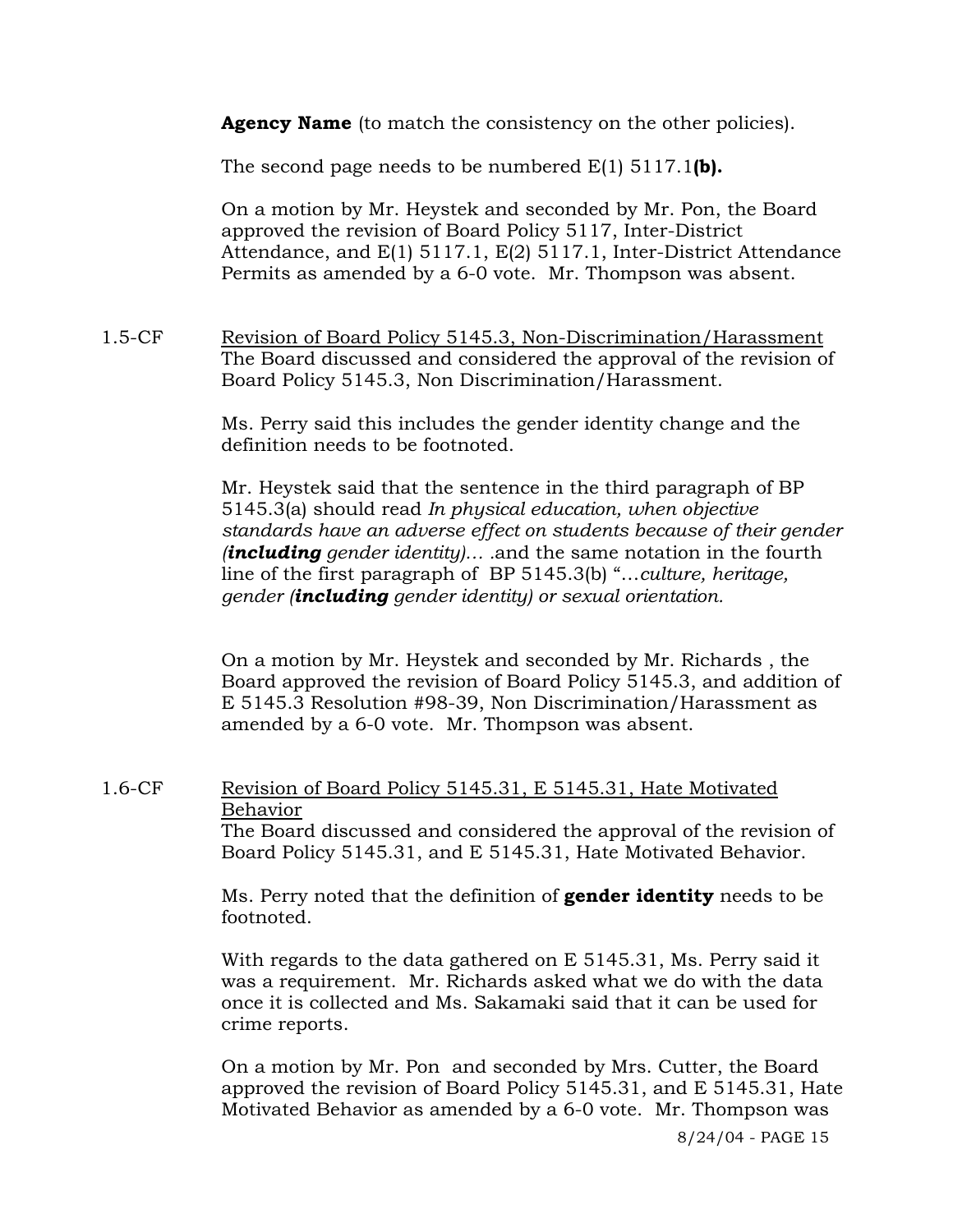absent.

1.7-CF Replacement of E(1) 5145.7 and E(2) 5145.7 to Board Policy with New E(1) 5145.7, Harassment The Board discussed and considered the approval of the replacement of E(1) 5145.7 and E(2) 5145.7 to Board Policy with new E(1) 5145.7, Harassment.

> Ms. Perry asked about the word *"sexual"* being removed from the complaint form. Mrs Sakamaki said it was the recommendation of the District's consultant, Barry Chersky, that "*sexual"* be removed so that the form could be used for any harassment issue.

> On a motion by Mr. Heystek and seconded by Mrs. Cutter, the Board approved the replacement of E(1) 5145.7 and E(2) 5145.7, Sexual Harassment, to Board Policy with new E(1) 5145.7, Harassment, as amended by a 6-0 vote. Mr. Thompson was absent.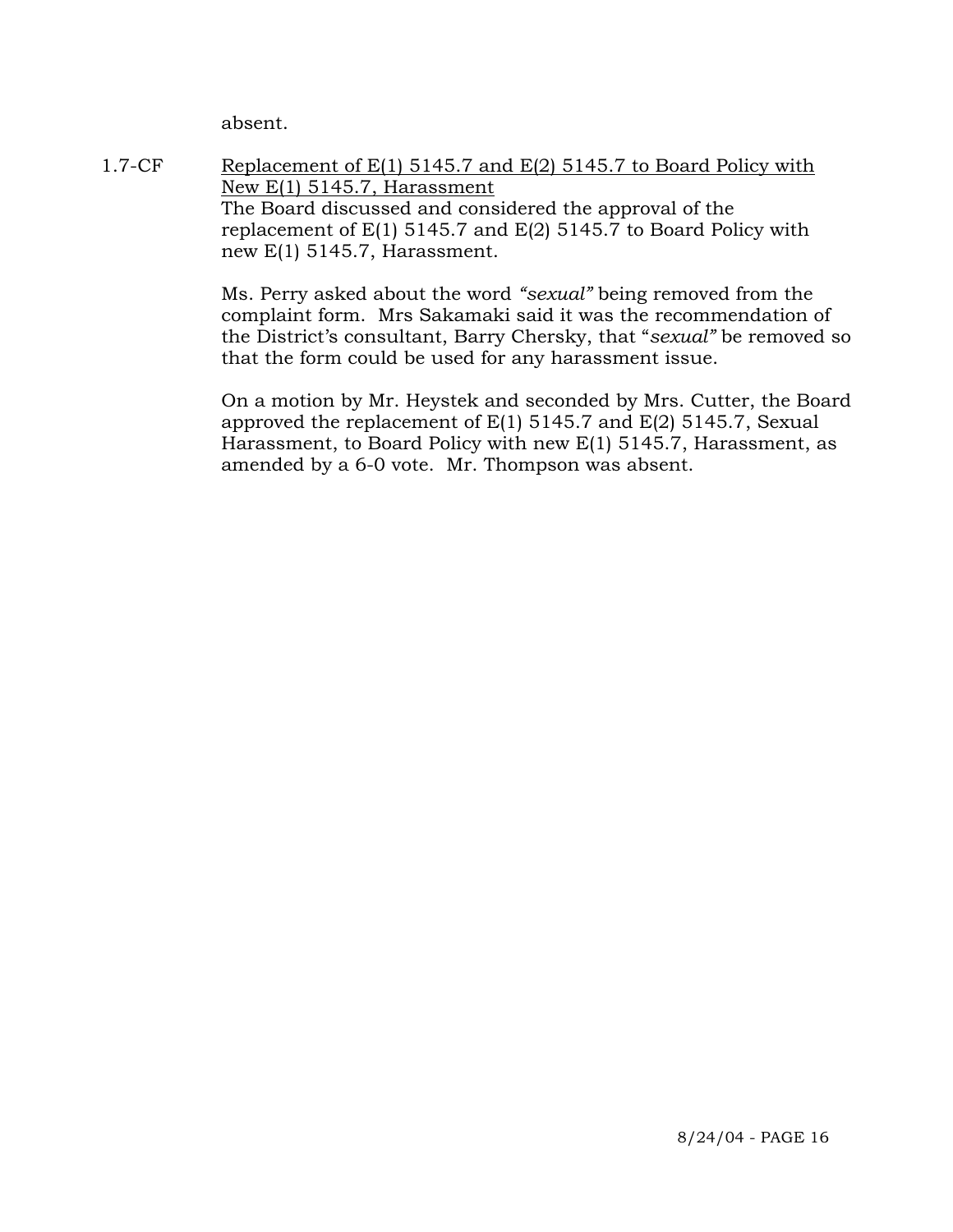#### Business, Operations and Facilities

4.1-CF Technology Network Support at the Discounted Price The Board discussed and considered the approval of the Technology Network Support Agreement. On a motion by Ms. Wilson and seconded by Mr. Richards, the Board approved the Technology Network Support Agreement by a 6-0 vote. Mr. Thompson was absent. 4.2-CF School Developer Fees Change of Assessment The Board discussed and considered the approval of the School Developer Fees Change of Assessment. Mr. Pon appreciated Jonathan Edwards getting back to the District regarding his question about a facility being approved as an exempt senior facility and then changing to a non-exempt use, and the District losing the developer fees up front and not being able to collect the developer fee as a result of the change. Mr. Edwards said that if the facility changes to a non-exempt status, the District must be notified and would then have the opportunity to collect the developer fee changes. On a motion by Mr. Pon and seconded by Mrs. Cutter, the Board approved the School Developer Fees Change of Assessment by a 6-0 vote. Mr. Thompson was absent.

> Mr. Glaster thanked the Board for bringing this to the attention of staff.

President Perry said this came to light because of the senior facility on Davis Street that did not survive being senior housing.

4.3-CF Resolution #04-42 Muir and Bancroft Middle Schools' Computer Connectivity Project The Board discussed and considered adopting Resolution #04-42 Muir and Bancroft Middle Schools' Computer Connectivity Project.

> The Board and Mr. Glaster thanked the staff, particularly Esteban Zapiain for all of their work.

On a motion by Mr. Heystek and seconded by Mr. Richards , the Board adopted Resolution #04-42 Muir and Bancroft Middle Schools' Computer Connectivity Project by a 6-0 vote. Mr. Thompson was absent.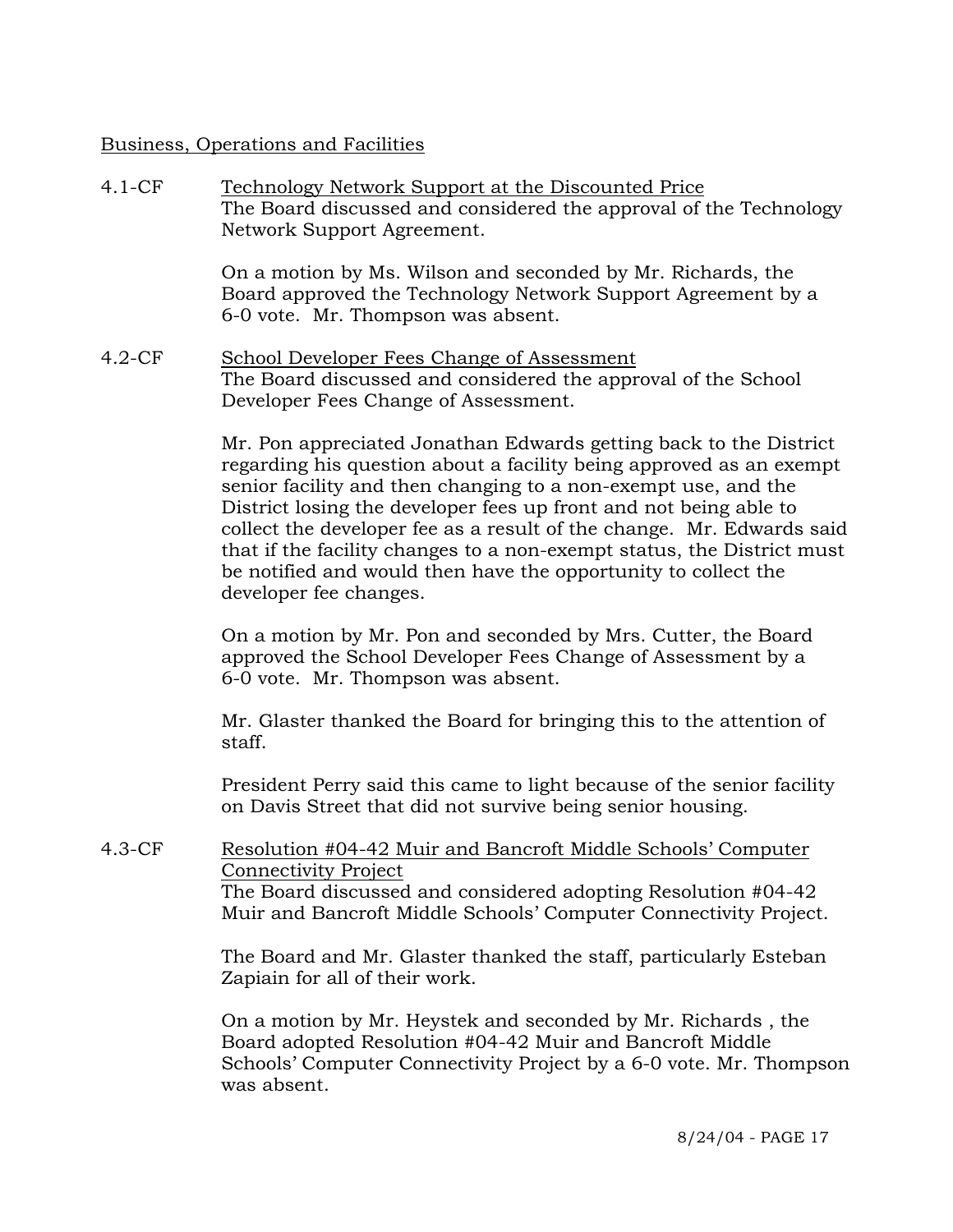4.4-CF Contract for Legal Services with Bassi, Martini & Blum, LLP The Board discussed and considered the approval of the contract for Legal Services with Bassi, Martini & Blum, LLP.

> On a motion by Mr. Heystek and seconded by Mr. Pon, the Board approved the contract for Legal Services with Bassi, Martini & Blum, LLP by a 6-0 vote. Mr. Thompson was absent.

Ms. Perry thanked Superintendent Lim for watching those legal fees and giving us alternatives.

## **INFORMATION**

Educational Services

- 3.1-I AR 1312.3, Uniform Complaint Procedure The Board received for information the revised AR 1312.3, Uniform Complaint Procedures, as presented. Ms. Cutter noted that the "days" needed to be changed to "working days" throughout the AR. It was agreed to bring the AR 1312.3 back for review at the next Board meeting on September 8. 3.2-I AR 4144/4244/4344 The Board received for information the revised AR 4144/4244/4344, Complaints, as presented. Mr. Richards suggested that because E 4144/4244/4344 were being brought back, we should also bring back this AR for review on September 8. 3.3-I AR 5116.1, Open Enrollment Within the District The Board received for information the revised AR 5116.1, Open Enrollment Within the District, as presented. Ms. Perry had a question regarding item five of AR 5116.1(a) "*Applicants who receive approval must confirm their enrollment with the approved school within two weeks*". Should it not be 10 working days/14 calendar days? Ms. Sakamaki explained that we have usually had a two week period to confirm student enrollment so that we can balance classes. It was decided that for consistency the AR should state **10 working days.**
- 3.4-I AR 5116.2, Intra-District Transfers The Board received for information the revised AR 5116.2, Intra-

8/24/04 - PAGE 18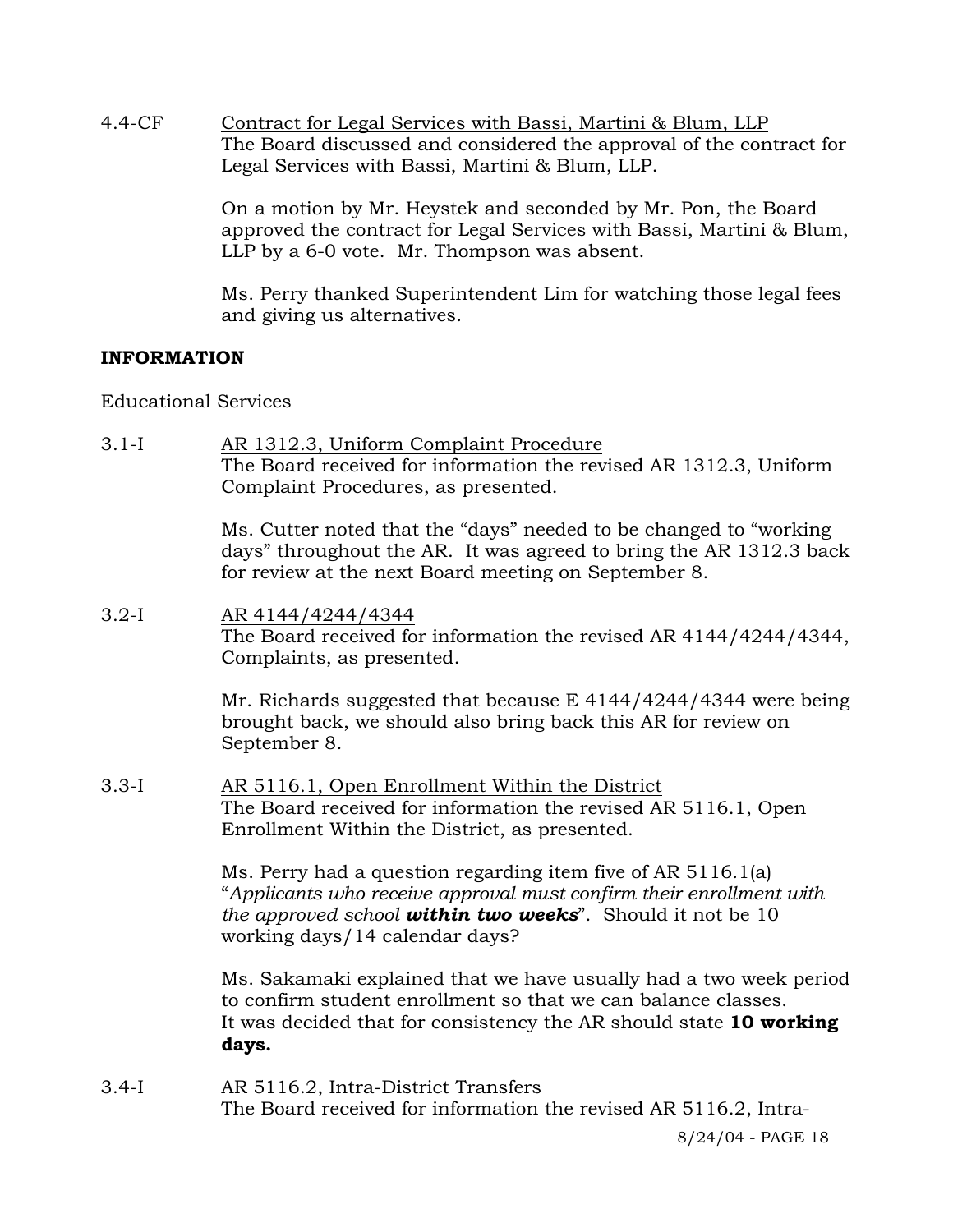District Transfers, as presented.

Ms. Wilson asked for clarity regarding the first sentence in paragraph number four, "*Intra-district transfers shall not be granted for parent/legal guardian preference and subject to space availability."*

Mrs. Cutter said that the District is not guided by what the parent wants.

Mr. Pon stated that for consistency the word "*involuntarily"* should be used under item number 1 and number 2 under **Selection Procedures/Priority of Approval .**

3.5-I AR 5117.1, Inter-District Attendance Permits The Board received for information the revised AR 5117.1, Inter-District Attendance Permits, as presented.

> Ms. Sakamaki noted changes regarding the wording "working days", so this will be brought back to the Sept. 8 Board meeting.

3.6-I AR 5145.31, Hate Motivated Behavior The Board received for information the revised AR 5145.31, Hate Motivated Behavior, as presented.

The gender identity definition needs to be footnoted.

After reviewing and suggestions for clarification and consistency, the following items will be brought back to the September 8: AR 1312.3, Uniform Complaint Procedures, AR 4144/4244/4344, Complaints, and AR 5117.1, Inter-District Attendance Permits.

## Business, Operations and Facilities

4/1-I Miscellaneous Receipts

Miscellaneous receipts in the amount of \$16,883.15 have been deposited to the Treasury of Alameda County.

## **ADDITIONAL SUGGESTIONS AND COMMENTS FROM BOARD MEMBERS**

Ms. Cutter said she attended "The Every Child Counts" conference. This year they will be concentrating on literacy for early childhood and trying to incorporate

8/24/04 - PAGE 19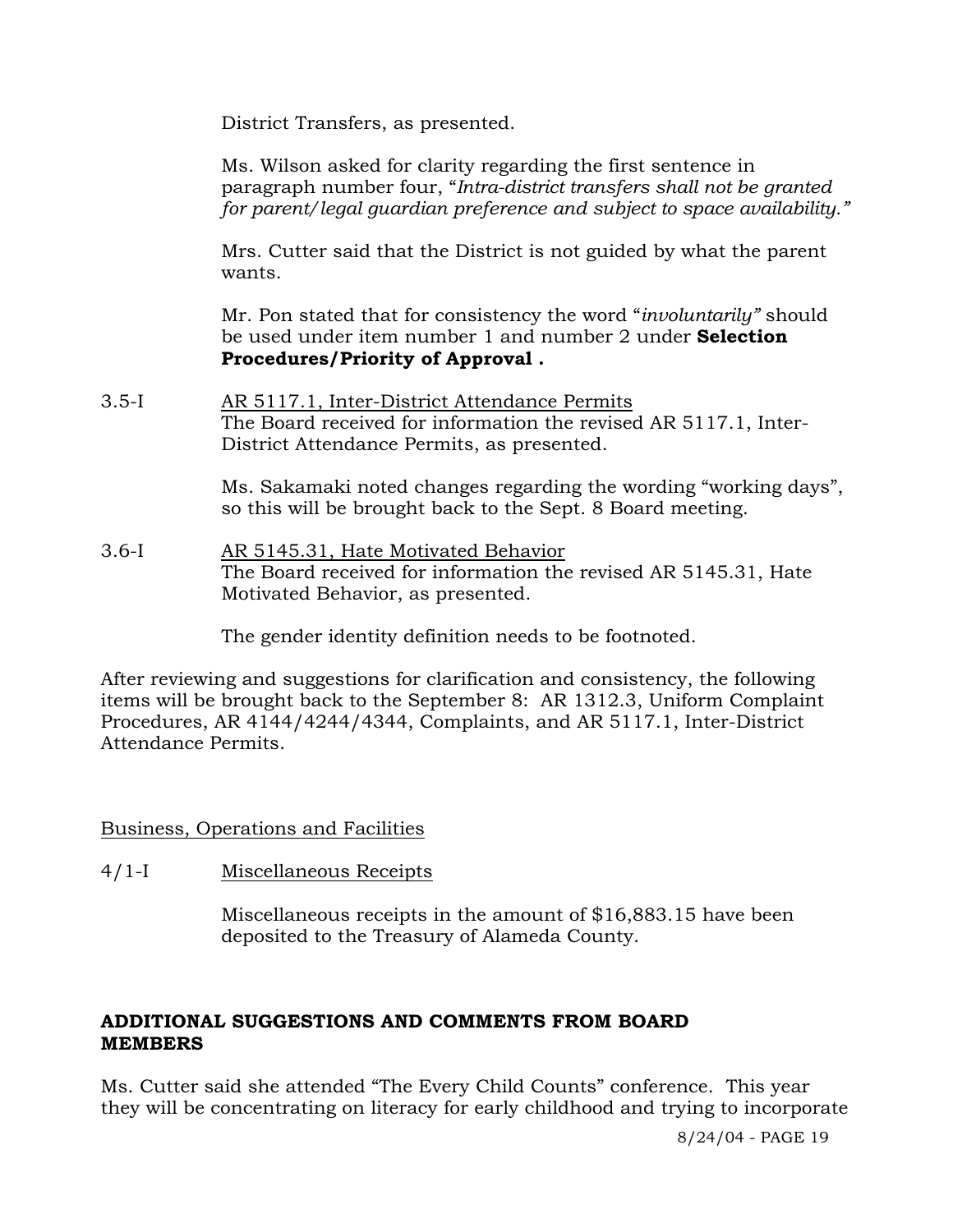that into the standards. Attendees were wondering what it meant, and Pauline shared that San Leandro Unified had a kindergarten report card that addresses this, which was very well received by the directors, giving them something to go on and to use with parents.

Mr. Heystek reported the Superintendent Evaluation Ad Hoc Committee, composed of Ms. Wilson, Mr. Richards, and him, (as chair), would be meeting Thursday September 9 at 6:30 pm at the District Office. He also announced that with his marriage last month, he has legally changed his middle name to "Neira". His legal name is now Louis Neira Heystek, and his email address is louisnheystek@aol.com. He will email this information to the Board.

Ms. Wilson reported that she was planning on attending the KNN Finance Conference on Friday, October 1, 2004 and to please let her know if any other Board members would like to join her. She commended Superintendent Lim and the administrative staff for the forms and calendars that were made available so that the Board was aware of District events. She appreciated having it well in advance so that she could plan ahead.

She requested that she would like to have ROP on the next agenda. She had attended the August 5 meeting and it was not on this agenda to report on it. Ms. Perry said that we would have a double report at the next meeting.

Ms. Perry commended the City's summer reading program through the library. She was able to participate in their carnival with over 3,000 San Leandro kids who completed and earned the right to come to the carnival. She thanked Nancy Fong and staff. The theme this year was "New Frontiers in Reading". This is a wonderful partnership with City. She thanked the unions, Mike Murphy, and Leon Glaster and all those who participated in making the San Leandro High School Beautification Days possible.

She said that in regards to the letter that was sent on behalf of the Board regarding the crematory issue, it was brought to her attention as time sensitive by City staff for a response in order to be included in the process, so she signed the letter. If there are additional comments, or if anyone on the Board objects to that, there is still time to add additional comments.

She also attended the principals institutes and administrative retreat on behalf of the Board where she awarded "Gold Stars" to begin the year, continuing the tradition of presenting "Gold Stars" as we enter the new school year for our high expectations in regards to our staff at all of our sites; and she also attended the Garfield Back-to-School Night, where there was a lot of parent involvement and outstanding presentations. As a result the parents received a lot of good information.

Mr. Richards asked if "Villa San Leandro" would be brought back to the next meeting since the Develop Fee Change of Assessment was approved, allowing staff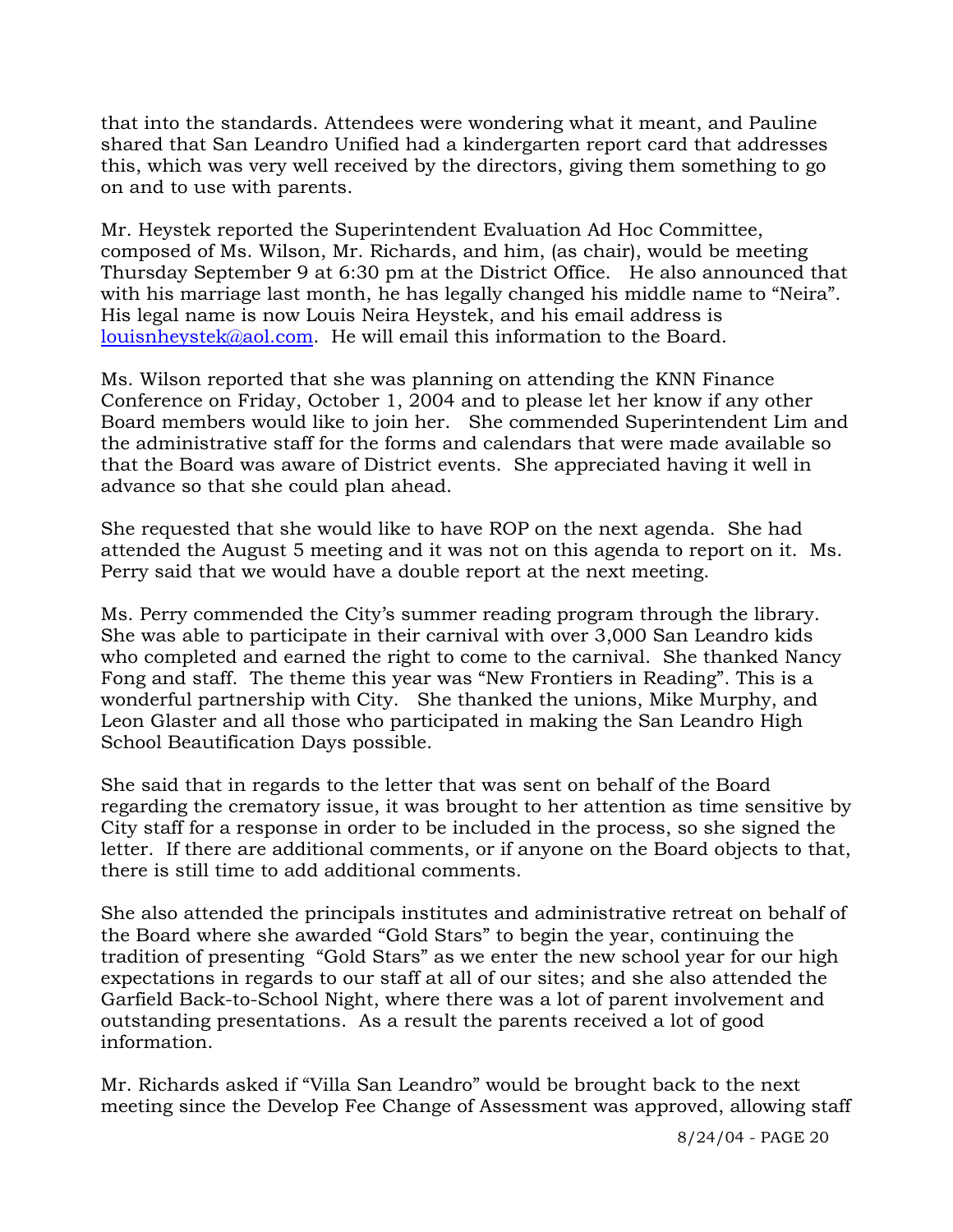to move forward with the developer fee issue, and being able to make some adjustments. Ms. Perry said that instructions were given tonight for staff to proceed with the steps necessary to adjust this issue, so it was not necessary to bring it back.

Mr. Heystek asked that the Board's participation in the California School Boards Association be put on the Sept. 8 agenda for discussion.